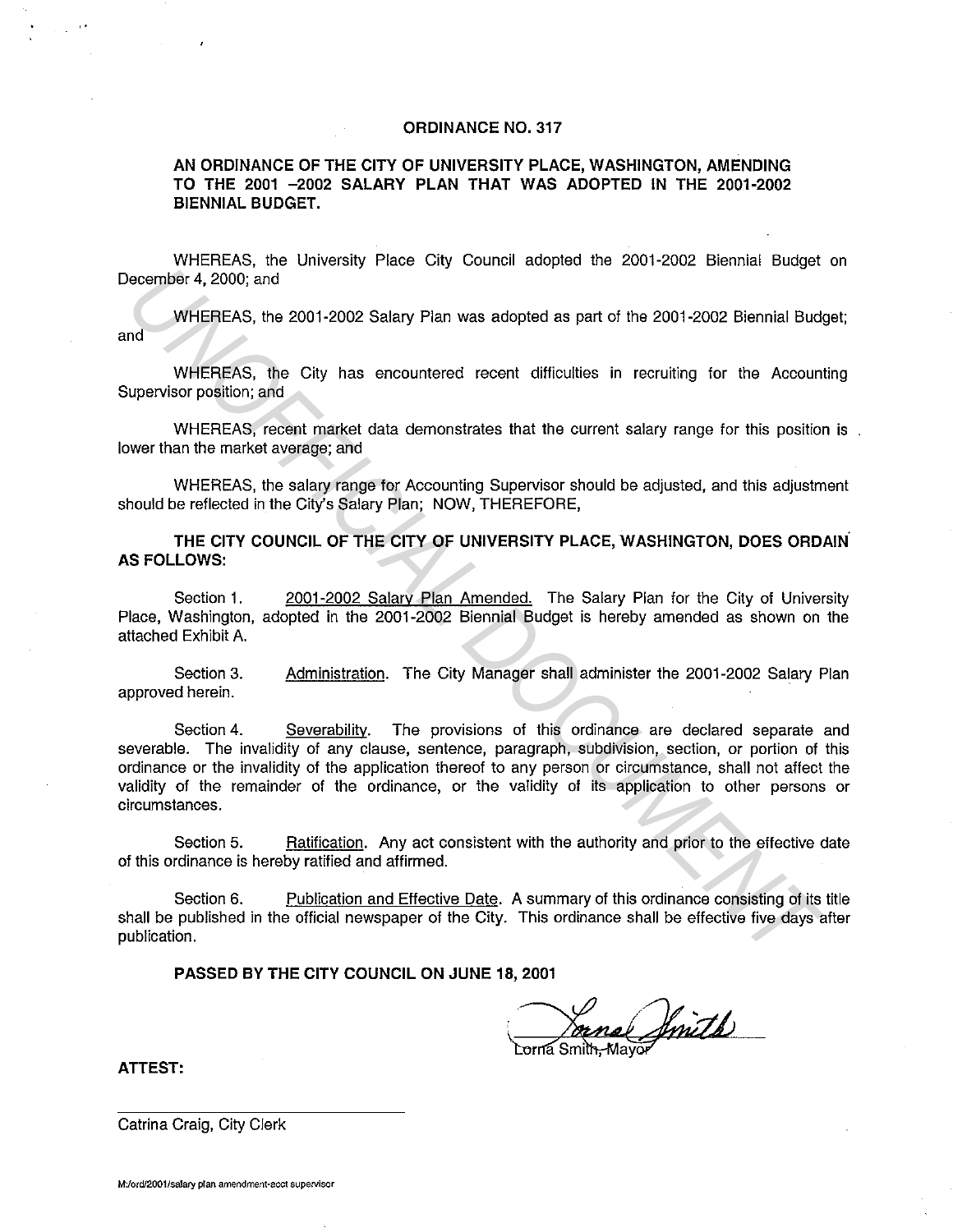APPROVED AS TO FORM:

Timothy X. Sulliyan, City Attorney

Date of Publication: June 20, 2001<br>Effective Date: June 25, 2001 Effective Date: **Date of Publication:** June 28, 2001<br>
June 28, 2001<br>
Alme 28, 2001<br>
Alme 28, 2001